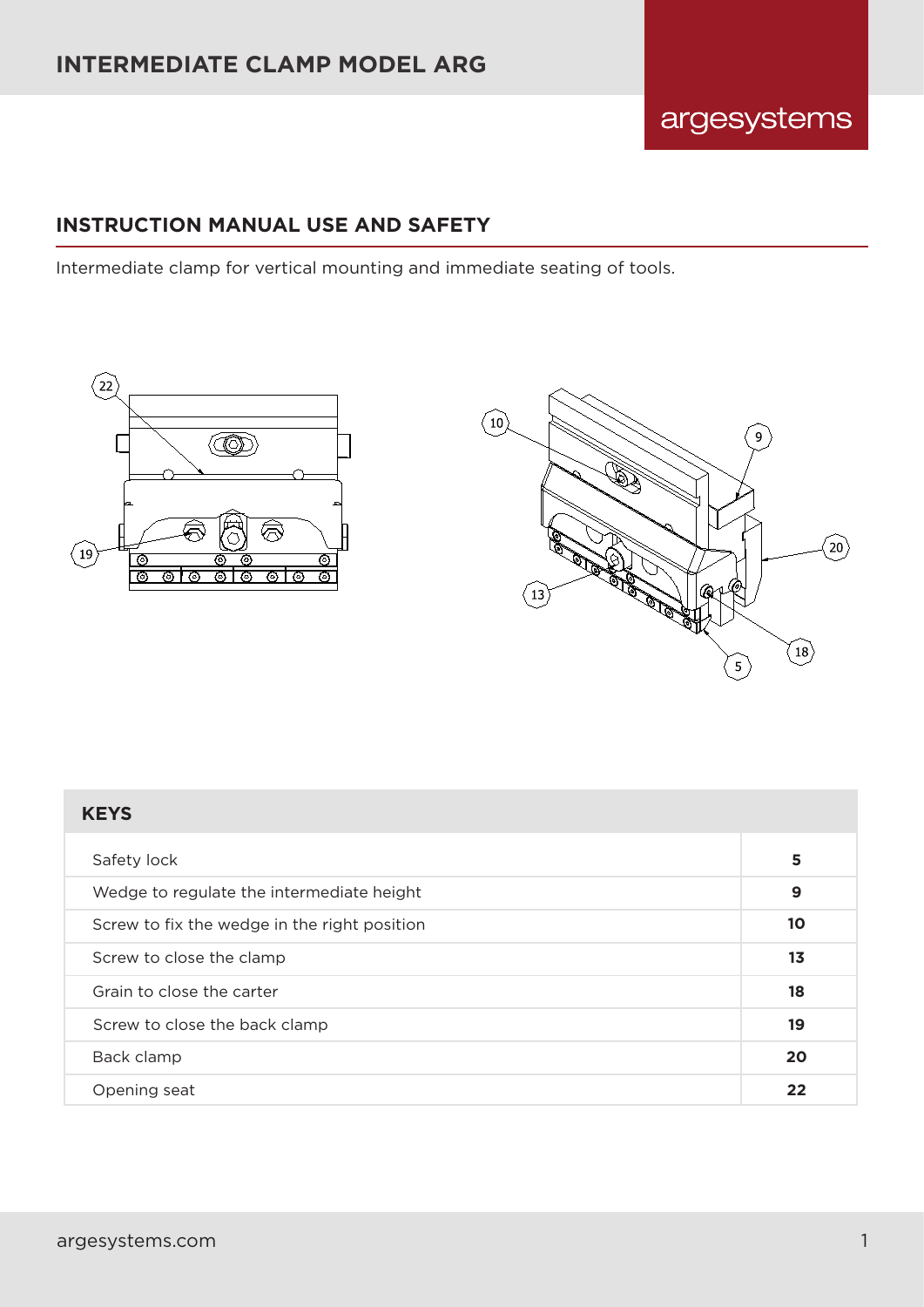# **INTERMEDIATE CLAMP MODEL ARG**

# argesystems

#### **TECHNICAL FEATURES**

| Height                                    | 100 mm       |
|-------------------------------------------|--------------|
| Width                                     | 160 mm       |
| Vertical mounting of tools                | $\checkmark$ |
| Immediate seating                         | $\checkmark$ |
| Fast clamping thanks to the central screw | $\checkmark$ |
| Heating treatment                         | $\checkmark$ |
| Max. bearing force                        | 100 t/m      |

#### **FRONTAL MOUNTING OF PUNCHES:**

Punches are pushed upwards into the clamp, which opens the system. Therefore, no tool can be mounted in a clamp where some sectioned tools have already been mounted because they would fall down.

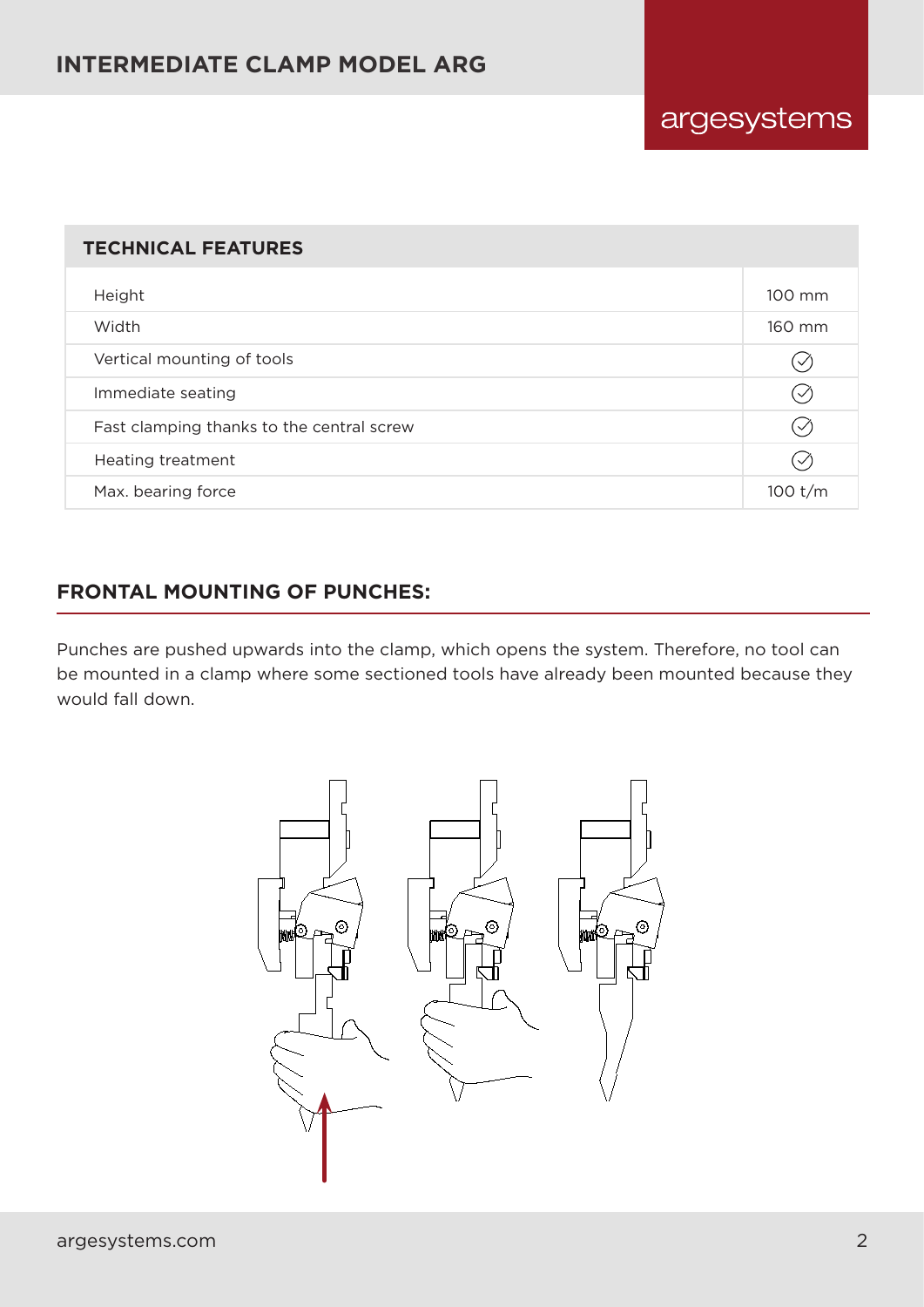argesystems



### **SYSTEM CLOSING:**

By tightening the central screw clockwise, the punch is lifted and seated perfectly and the clamp is closed.

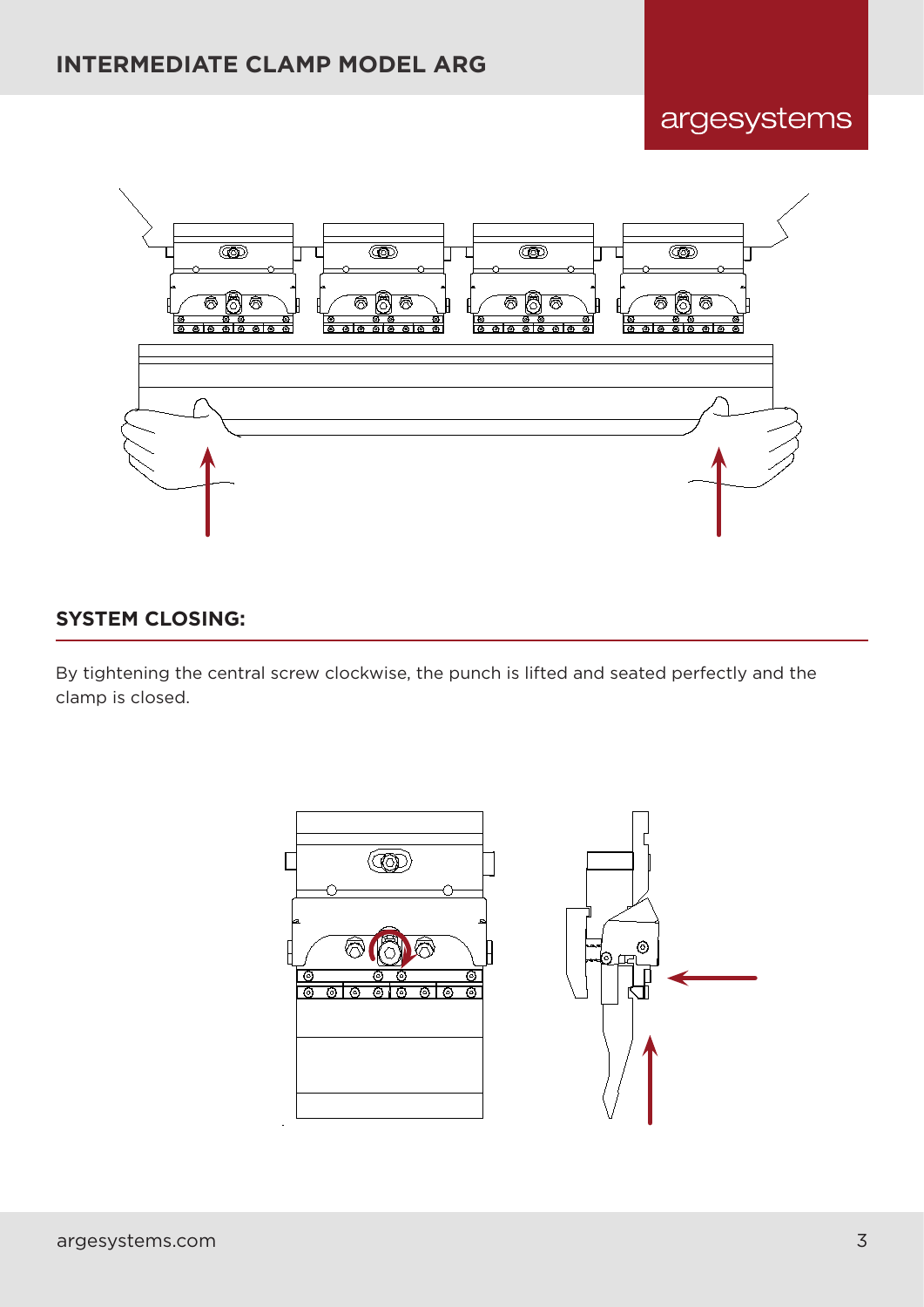#### **CARE WHEN CLAMPING LONG TOOLS:**

When clamping long tools, please take care to the instructions below. They are very important for the system to work properly.



*Safety lock*

argesystems

- Mount the tools upwards.
- Make sure that all safety locks (**5**) are in the safety groove of the punch tang and tighten the central screw.

• Start tightening the screw of clamps in the middle and then on the sides, to avoid that the punch weight angles the punch sideways and affects the right seating.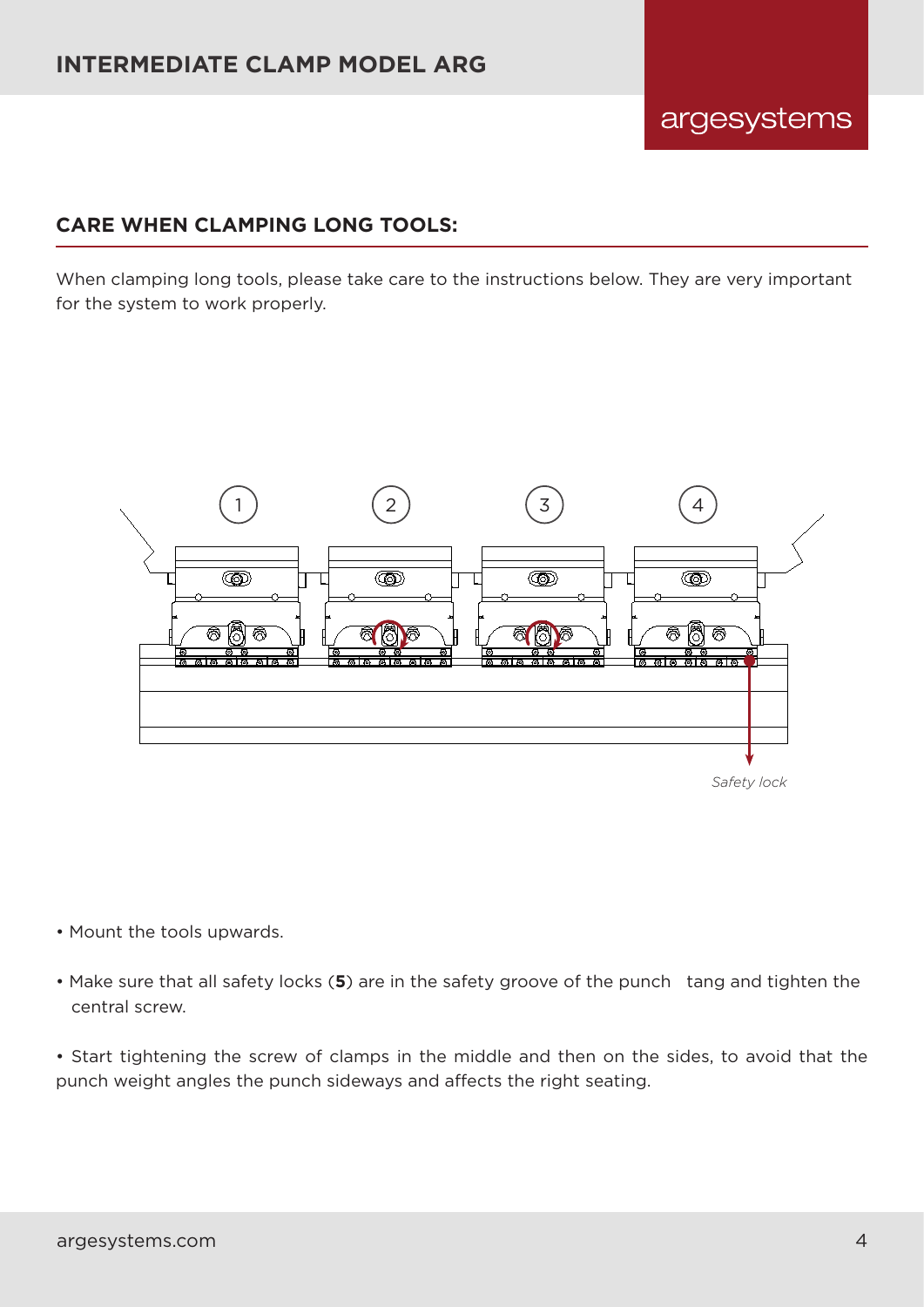#### **FRONT TOOL REMOVAL:**

A punch can be removed as usual by sliding it sideways or vertically by opening the front clamp. The right sequence is the following:



- Lift the punch into the opening seat of the clamp (**22**).
- Push the punch tip, so that the safety groove of the tang is no longer held by the clamp.
- Remove the punch vertically.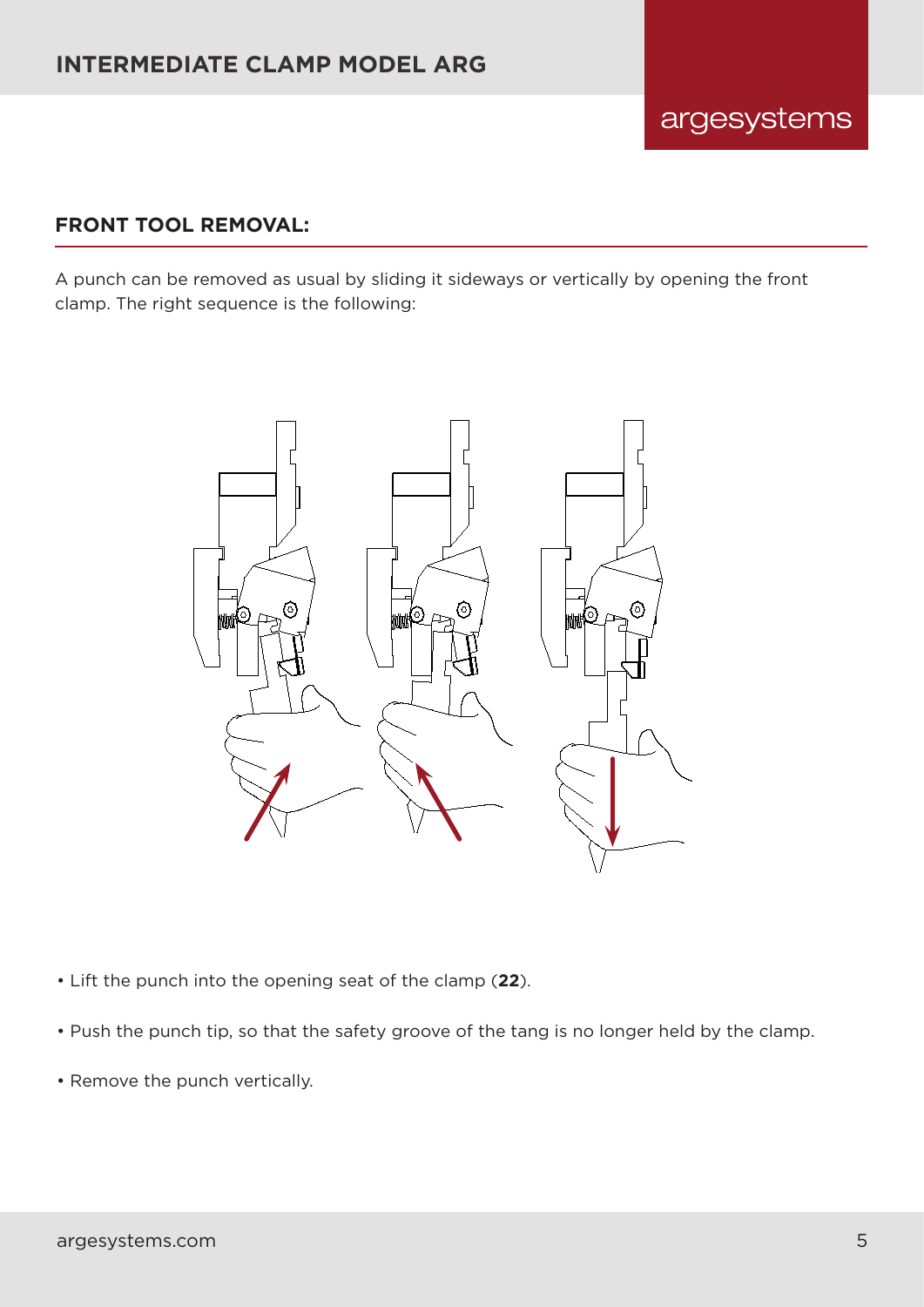## **SAFETY:**

For operators' safety, the use of personal protective equipment is compulsory when using this clamping system. Please read our handbook carefully for all safety information.



# **REMOVAL OF SECTIONED TOOLS FROM ONE INTERMEDIATE:**

In case of short sectioned tools mounted in the same intermediate, please take and remove them all together to avoid their fall during the clamp opening.